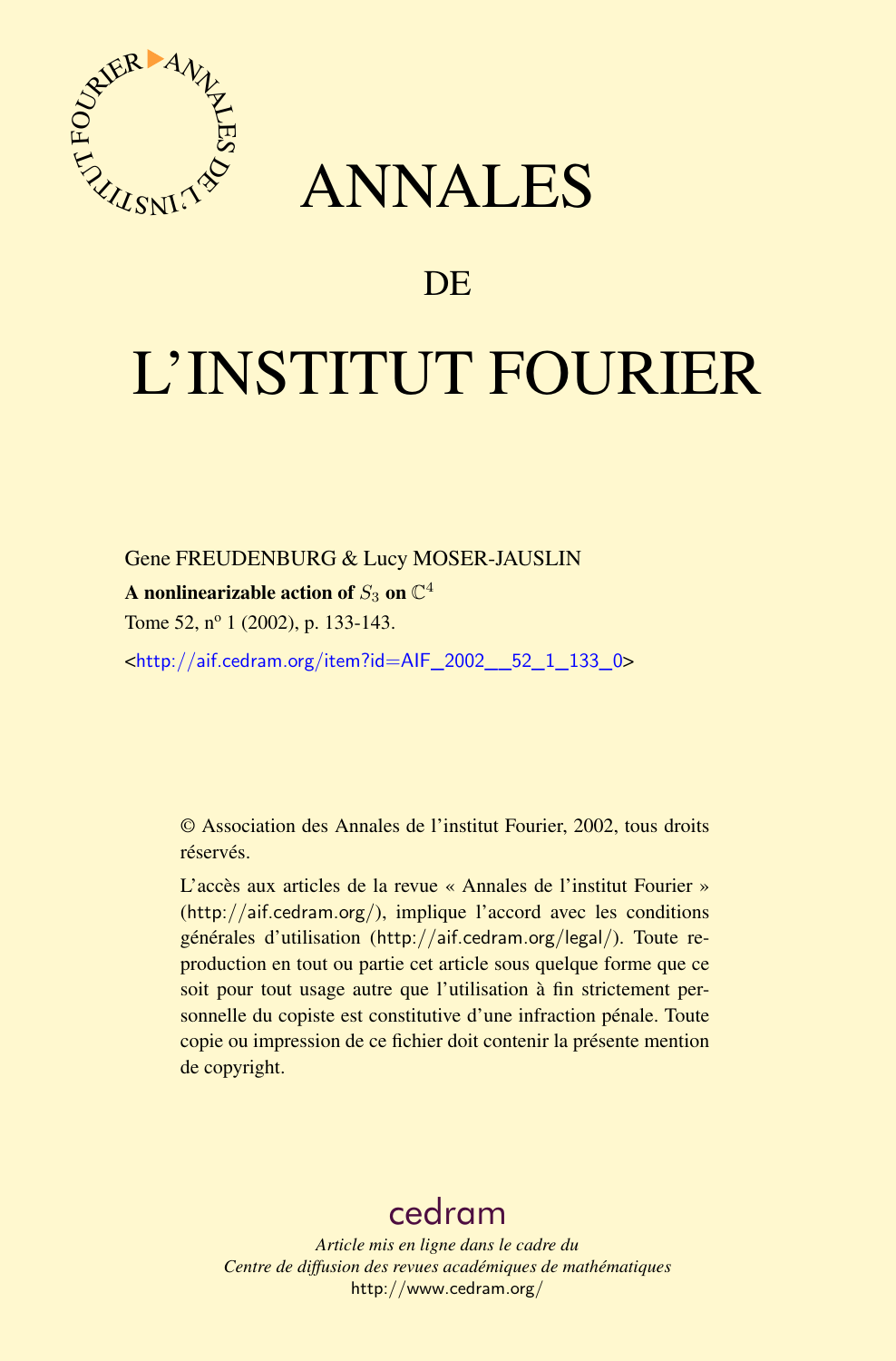### A NONLINEARIZABLE ACTION OF  $S_3$  on  $\mathbb{C}^4$

#### by G. FREUDENBURG and L. MOSER-JAUSLIN

#### 1. Introduction.

An important problem in the theory of algebraic group actions is to understand how a finite group  $G$  can act algebraically on complex affine space  $\mathbb{C}^n$ . When G acts linearly, our understanding is fairly extensive; much less is known when G acts by general polynomial automorphisms. Consider the following question:

Given a finite group G, does there exist a non-linearizable action of  $G$  on  $\mathbb{C}^n$ ?

By a non-linearizable G-action, we mean an algebraic action of G on  $\mathbb{C}^n$  which is not conjugate to a linear action under any polynomial automorphism of  $\mathbb{C}^n$ .

For  $n \leq 2$ , the answer is no (see, for example, [Kr1]), and for  $n = 3$ the question is open for all finite groups. For  $n \geq 4$ , the answer is yes. The first such non-linearizable actions of finite groups were given by Masuda and Petrie [MP]. Other examples were given in [MMP1], where the smallest example is an action of  $D_{10}$ , the dihedral group of 20 elements, acting on  $\mathbb{C}^4$ . Later, Mederer gave examples with  $D_5$  and  $D_6$  acting on  $\mathbb{C}^4$  [Med]. In the present article we give an explicit example for  $G = S_3$ , the permutation group of order 6. It is the smallest non-abelian group.

Keywords: Nonlinearizable actions - Equivariant vector bundles - Invariants. Math. classification:  $14R20 - 13A50$ .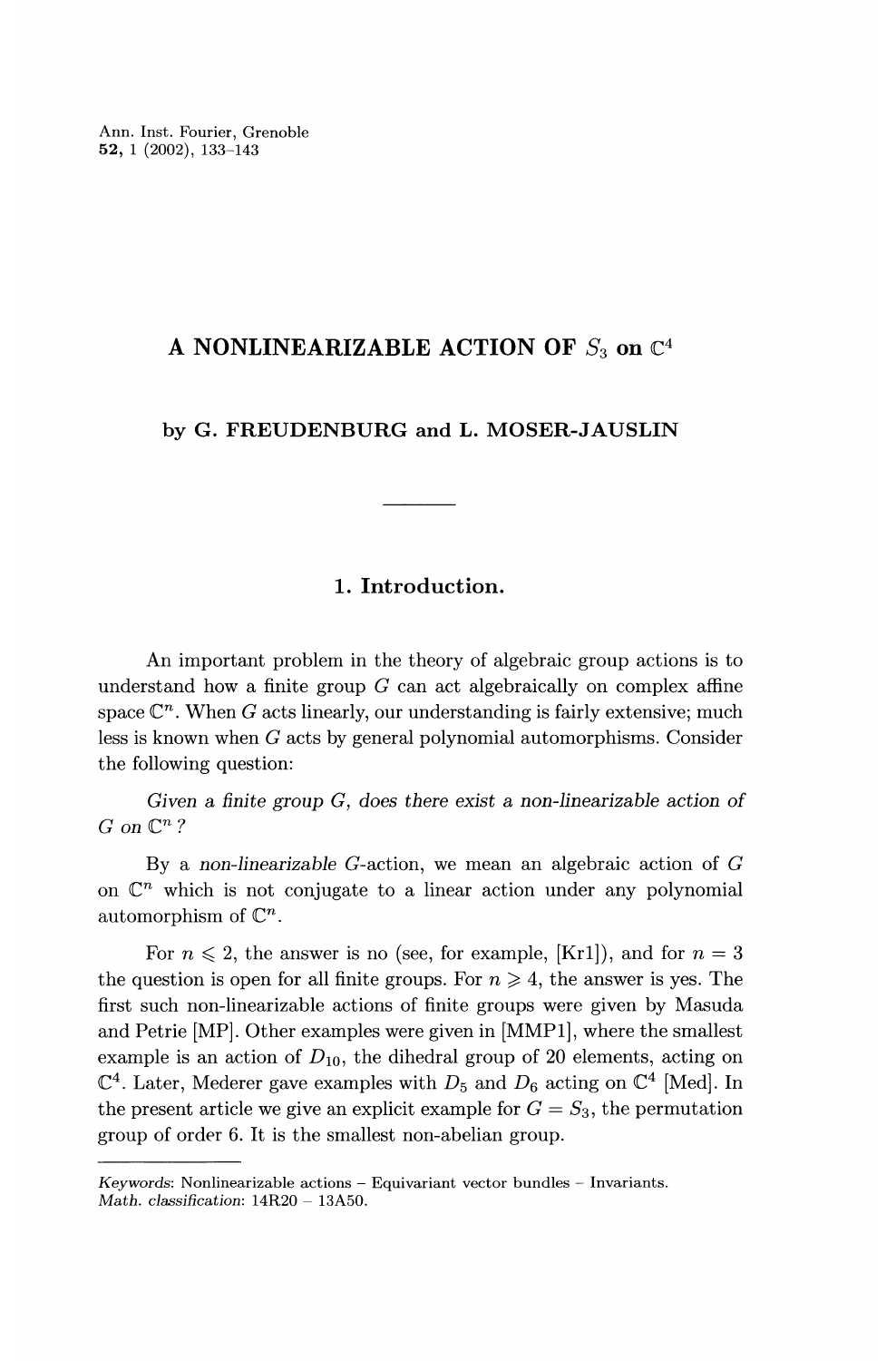If one considers the analytic category, it has been shown by Derksen and Kutschebauch that for any finite group  $G$ , there are analytic nonlinearizable actions of G on affine space [DK]. Their argument uses an idea of Asunuma, who studied the non-linearizability question over other fields. He showed in particular that there are non-linearizable actions of  $\mathbb{R}^*$  on real affine space [A]. The actions given by Derksen and Kutschebauch are not algebraic.

One of the difficulties in finding non-linearizable actions is to construct candidates. For algebraic actions on complex space, the only method that has led to such candidates at this point is that of finding non-trivial equivariant vector bundles over representation spaces.

DEFINITION. — Given a reductive group G, and a G-variety V, an equivariant G-vector bundle with base V is a vector bundle  $\pi : E \to V$ , where E is a G-variety,  $\pi$  is equivariant, and G acts linearly on the fibers. That is, for all  $q \in G$  and all  $v \in V$ , the morphism induced by q of  $\pi^{-1}(v)$ to  $\pi^{-1}(gv)$  is linear. For example, if V has a fixed point, then the fiber is a G-module. An equivariant G-vector bundle over  $V$  is called trivial if it is isomorphic, as a G-vector bundle, to one of the form  $V \times W \rightarrow V$  where W is a G-module.

Bass and Haboush [BH2], Kraft [Kr2] and Masuda and Petrie [MP] all gave relations between finding non-linearizable actions on affine space and finding non-trivial equivariant vector bundles over representation spaces. Note that if  $V$  is a  $G$ -module, then, if one disregards the action, the total space is isomorphic to affine space by the result of Quillen and Suslin [Sus] and  $[Q]$ . The idea is then to consider the action of  $G$ , or possibly a slightly larger group, on the total space of a non-trivial equivariant vector bundle. It is not true in general that if the G-action on the total space of a G-vector bundle over a G-module is linearizable then the bundle is trivial. However, under certain additional hypotheses, this result is true. For example, one of the results of Masuda and Petrie states that if  $E \to V$  is a G-vector bundle over a  $G$ -module  $V$ , and if  $G$  contains a subgroup  $H$  whose fixed point set in  $E$  is exactly the zero section, then the bundle is trivial if and only if the action is linearizable [MP].

The present example, and some of the other examples of nonlinearizable actions of finite groups cited above, are obtained as a restriction of a non-linearizable action of  $O(2, \mathbb{C}) = \mathbb{C}^* \rtimes \mathbb{Z}/2\mathbb{Z}$  on  $\mathbb{C}^4$  given by Schwarz [Sch]. Thus, the present example gives a new proof that the Schwarz action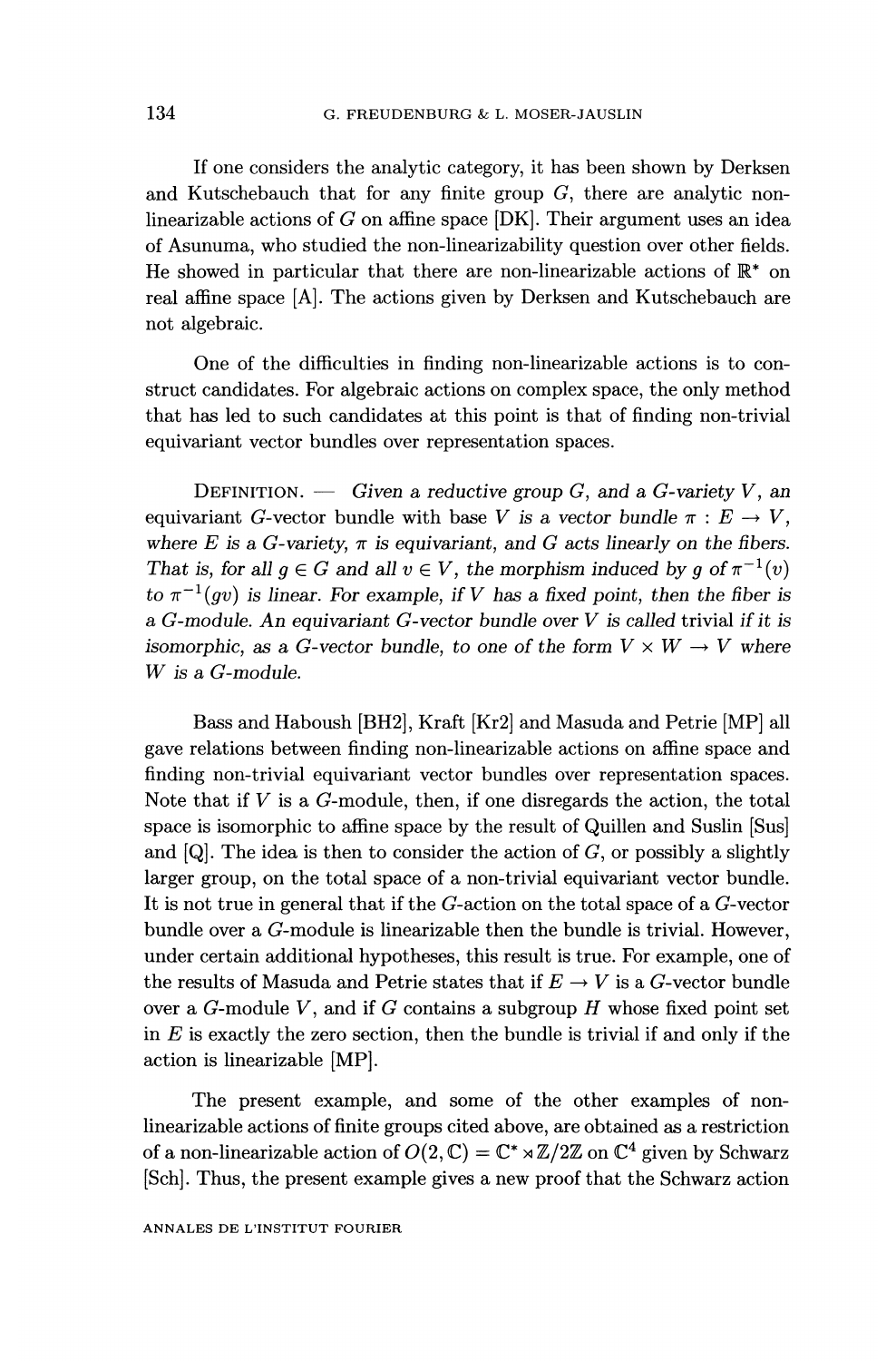is non-linearizable. In his article, Schwarz gave the first non-linearizable actions of reductive groups on affine space. In [KS], the case of actions with a one-dimensional quotient was studied.

The importance of this new example is twofold. First of all, it is known that any equivariant vector bundle over a representation of a finite abelian group is trivial (see [MMP2]), and therefore the action on the total space is linearizable. Thus,  $S_3$  is the smallest group for which the method of equivariant vector bundles can be used to construct non-linearizable actions. Secondly, the proof is elementary and more transparent than in the other cases. One reason for this is that the action has a line of fixed points. Indeed, this is the first example of a non-linearizable action of any reductive group on  $\mathbb{C}^4$  having a line of fixed points.

Acknowledgements. This work was initiated during a meeting at the Mathematisches Forschungsinstitut in Oberwolfach on "Affine Algebraic Geometry", which took place in May, 2000.

We thank the referee for his careful reading and suggestions.

#### 2. A non-linearizable action.

Let  $S_3 = \langle \sigma, \tau | \sigma^3 = \tau^2 = 1, \tau \sigma = \sigma^2 \tau \rangle$ . It has 6 elements, and it is the smallest non-abelian group. Consider the action of  $S_3$  on  $E := \mathbb{C}^4$ given by

$$
\sigma(a,b,x,y)=(\omega a, \omega^{-1}b,x,y)
$$

where  $\omega = e^{2\pi i/3}$ , and

$$
\tau(a, b, x, y) = (b, a, -b^{3}x + (1 + ab + (ab)^{2})y, (1 - ab)x + a^{3}y).
$$

One verifies easily that it is an action of  $S_3$ . Note that the action of the subgroup generated by  $\sigma$  is linear. It is also known that the action of the subgroup generated by  $\tau$  is conjugate to a linear action (see [MJ] and [MMP2]), but we will show that the action of  $S_3$  is not linearizable.

This action comes from Schwarz's first example of a non-linearizable  $O(2,\mathbb{C})$ -action on  $\mathbb{C}^4$  [Sch]. We restrict the action to  $S_3$ . Note that the fixed point set of Schwarz's original action was just the origin, but when restricted to  $S_3$ , there is a line of fixed points.

The projection  $\pi : E \to V$  given by  $(a, b, x, y) \mapsto (a, b)$  is equivariant where V is the irreducible two-dimensional representation of  $S_3$ . This map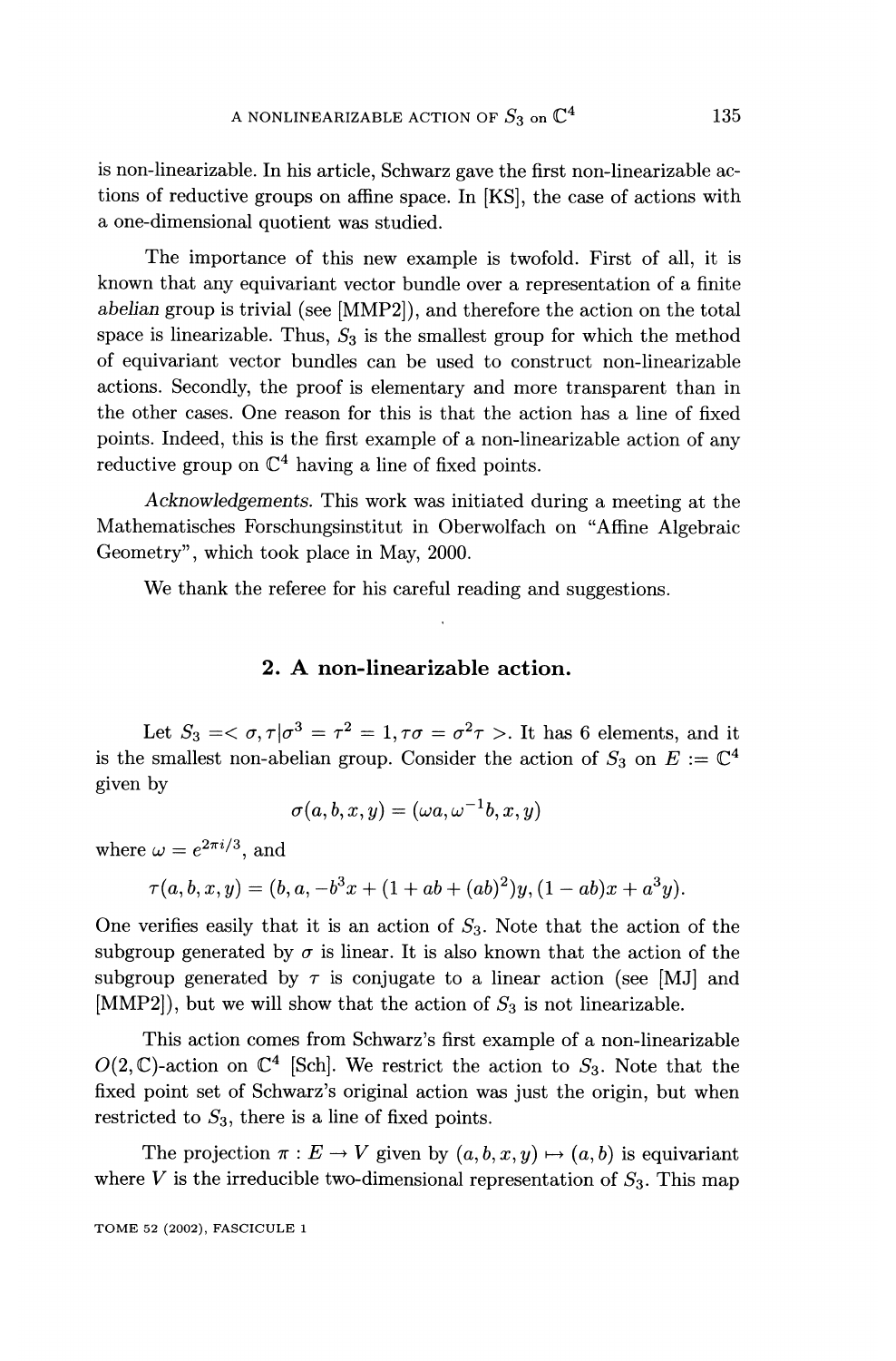defines the structure of an  $S_3$ -vector bundle over V. Indeed,  $\pi$  is equivariant, and  $S_3$  acts linearly on the fibers. Thus  $S_3$  preserves a natural grading on the coordinate ring  $R := \mathbb{C}[E] = \mathbb{C}[a, b, x, y]$  of the total space. The grading is given by the degree in x and y. If  $f \in R$ , we can decompose f as  $f = \sum_{i=0}^{d} f_i$  where  $f_i$  is homogeneous of degree i in x and y. Also, f is  $S_3$ -invariant if and only if  $f_i$  is invariant for each i.

LEMMA 1. - Let  $f \in R$  be an  $S_3$ -invariant function. Then there exists  $\alpha \in \mathbb{C}$  such that  $f_1(\alpha, \alpha, x, y) = 0$  for all x and y.

Proof. - Since f is invariant,  $f_1$  is also invariant. Let  $f_1 = p(a, b)x +$  $q(a, b)y$ . First consider invariance under the action of  $\sigma$ . Since x and y are invariant under the action by  $\sigma$ , the polynomials  $p(a, b)$  and  $q(a, b)$  are in  $\mathbb{C}[V]^{\sigma} = \mathbb{C}[a^3, b^3, ab]$ . In particular,  $p(a, a)$  and  $q(a, a)$  are in  $\mathbb{C}[a^2, a^3]$ .

Now invariance under the action of  $\tau$  means that

$$
f_1 = p(b, a)(-b^3x + (1 + ab + a^2b^2)y) + q(b, a)((1 - ab)x + a^3y).
$$

In particular, when  $a = b$ , one finds that  $p(a, a)(a<sup>3</sup> + 1) = q(a, a)(1 - a<sup>2</sup>).$ Dividing both sides of the equation by  $(1 + a)$ , this yields

(1) 
$$
p(a,a)(a^2-a+1)=q(a,a)(1-a).
$$

Now we put the two parts together to show that  $p(a, a)$  and  $q(a, a)$ must have a common zero. The equation (1) implies that  $1 - a$  divides  $p(a, a)$ . However, since  $p(a, a) \in \mathbb{C}[a^2, a^3]$ , it must have a root  $\alpha \neq 1$ . Then using again equation (1) we see that  $q(\alpha, \alpha) = 0$ , and the lemma is  $\Box$ 

THEOREM 1. - The action of  $S_3$  on E is algebraically nonlinearizable.

Proof. — Let  $L \subset V$  be the line defined by  $a = b$ , and consider its inverse image  $\pi^{-1}(L) \cong \mathbb{C}^3$ . Note that  $(a - b)$  is a semi-invariant of  $\tau$ , and thus  $\tau$  acts on  $\pi^{-1}(L)$ . This action is linearizable. Indeed consider the isomorphism  $\varphi : \pi^{-1}(L) \to \mathbb{C}^3$  given by  $(a, a, x, y) \mapsto (a, s, t)$  where

(2) 
$$
s = (1 - a)x + (1 - a + a^2)y
$$
 and  $t = (1 + a)x - (1 + a + a^2)y$ .

The map  $\varphi$  is an isomorphism since  $\begin{pmatrix} 1-a & 1-a+a^2 \ 1+a & -(1+a+a^2) \end{pmatrix} = -2$ . A short calculation shows that  $\varphi$  is equivariant with respect to the action of  $\tau$  where  $\tau(a) = a, \tau(s) = s$  and  $\tau(t) = -t$ . Note that s and t can also be

ANNALES DE L'INSTITUT FOURIER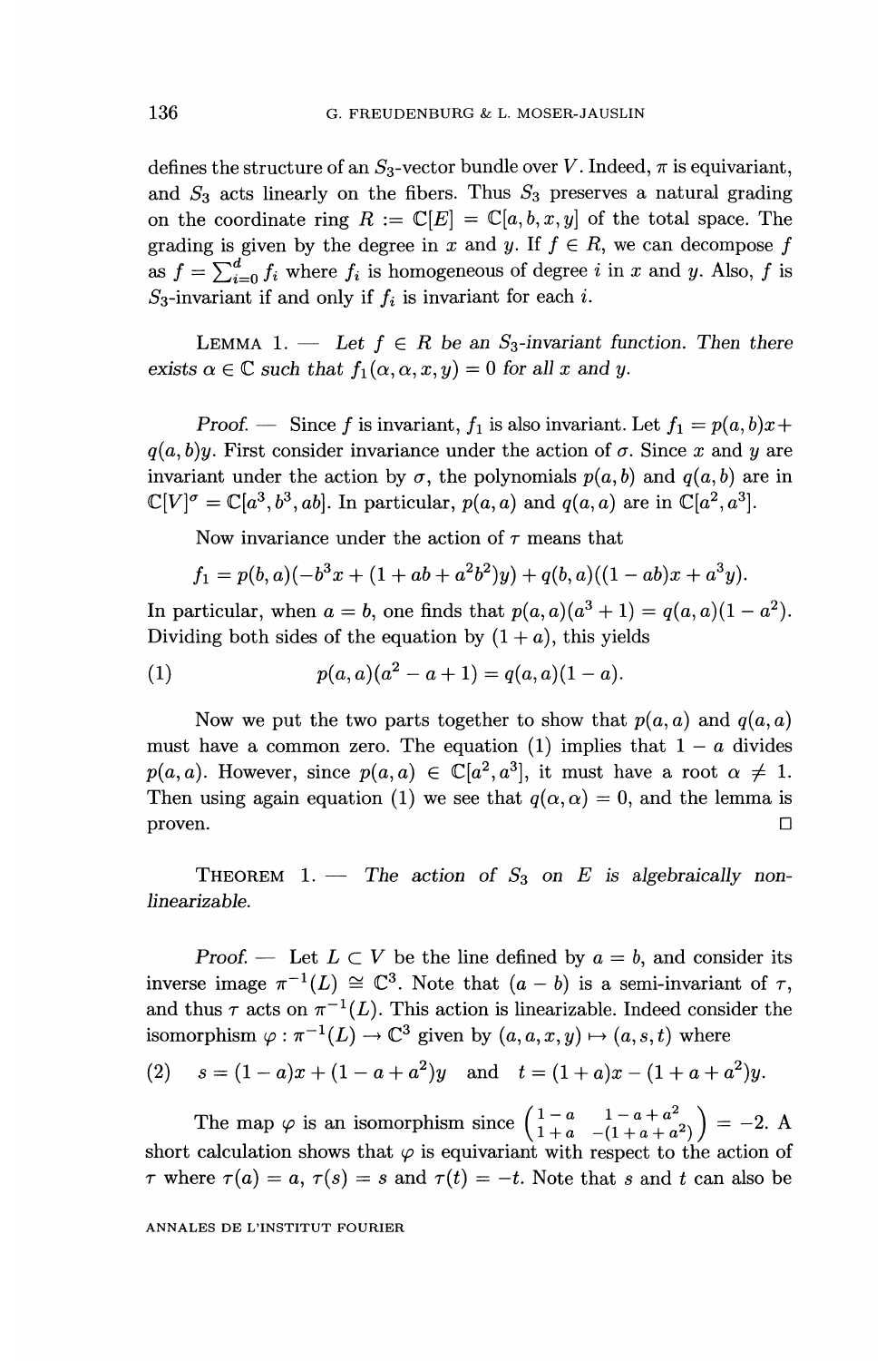considered as elements of R, but they are only semi-invariants of  $\tau$  modulo  $(a - b)$ .

Now consider the fixed point sets  $E^{S_3} \subset E^{\tau} \subset \pi^{-1}(L) \cong \mathbb{C}^3$ . One sees easily that  $E^{S_3}$  is a line isomorphic to  $\mathbb C$  in  $E^{\tau}$ , which is isomorphic to  $\mathbb{C}^2$ . For a subset  $Z \subset E$ , denote by  $I(Z)$  the vanishing ideal in R of polynomials which are identically zero on Z. We have that

$$
I(E^{S_3}) = (a, b, t)
$$
 and  $I(E^{\tau}) = (a - b, t)$ .

Define  $\overline{R} := \mathbb{C}[E^{\tau}] = R/(a - b, t) = \mathbb{C}[\overline{a}, \overline{s}]$ , where for a polynomial  $h \in R$ ,  $\bar{h}$  denotes its class in  $\bar{R}$ . The image  $\bar{I} \subset \bar{R}$  of the ideal  $I(E^{S_3})$  is an ideal generated by  $\bar{a}$ .

Now suppose that the  $S_3$ -action on E were linearizable. Then it would be isomorphic to the action on the tangent space at the origin. Thus E would be equivariantly isomorphic to  $V \oplus \mathbb{C} \oplus \mathbb{C}_{\text{sign}}$ , where  $\mathbb C$  is the one-dimensional trivial representation and  $\mathbb{C}_{sign}$  is the one-dimensional signature representation. This means that  $R = \mathbb{C}[a, b, x, y] = \mathbb{C}[u, v, f, g]$ where  $\mathbb{C}u \oplus \mathbb{C}v \cong V$  as  $S_3$ -representations, f is invariant and g is semiinvariant. Therefore, we would have that

$$
I(E^{S_3})=(u,v,g)\quad\text{and}\quad I(E^\tau)=(u-v,g).
$$

This means that the ideal  $\overline{I} \subset \overline{R}$  would be generated by  $\overline{u}$ . Hence, we have that  $\bar{u}$  is a non-zero multiple of  $\bar{a}$ . Therefore,

$$
\bar R=\mathbb{C}[\bar a, \bar s]=\mathbb{C}[\bar u, \bar f]=\mathbb{C}[\bar a, \bar f].
$$

Thus  $\bar{f} = \gamma \bar{s} + r(\bar{a})$  where  $\gamma$  is a non-zero constant and r is a polynomial of one variable. Lifting back to  $R$ , we have

$$
f = \gamma s + r(a) + m \cdot t + n \cdot (a - b)
$$

for some  $m, n \in R$ . Then it follows that the linear part  $f_1$  satisfies

$$
f_1 = \gamma s + m_0 \cdot t + n_1 \cdot (a - b)
$$

because s and t are homogeneous of degree 1, and  $a - b$  and  $r(a)$  are homogeneous of degree 0.

In particular,  $m_0 \in \mathbb{C}[a, b]$ , and therefore

$$
f_1(a,a,x,y)=\gamma s+q(a)\cdot t
$$

for  $q = m_0(a, a) \in \mathbb{C}[a]$ . It follows from Lemma 1 that there exists  $\alpha \in \mathbb{C}$ with  $f_1(\alpha, \alpha) = 0$ . But this is impossible, since  $s(\alpha)$  and  $t(\alpha)$  are linearly independent functions in  $\mathbb{C}[x, y]$  and  $\gamma \neq 0$ .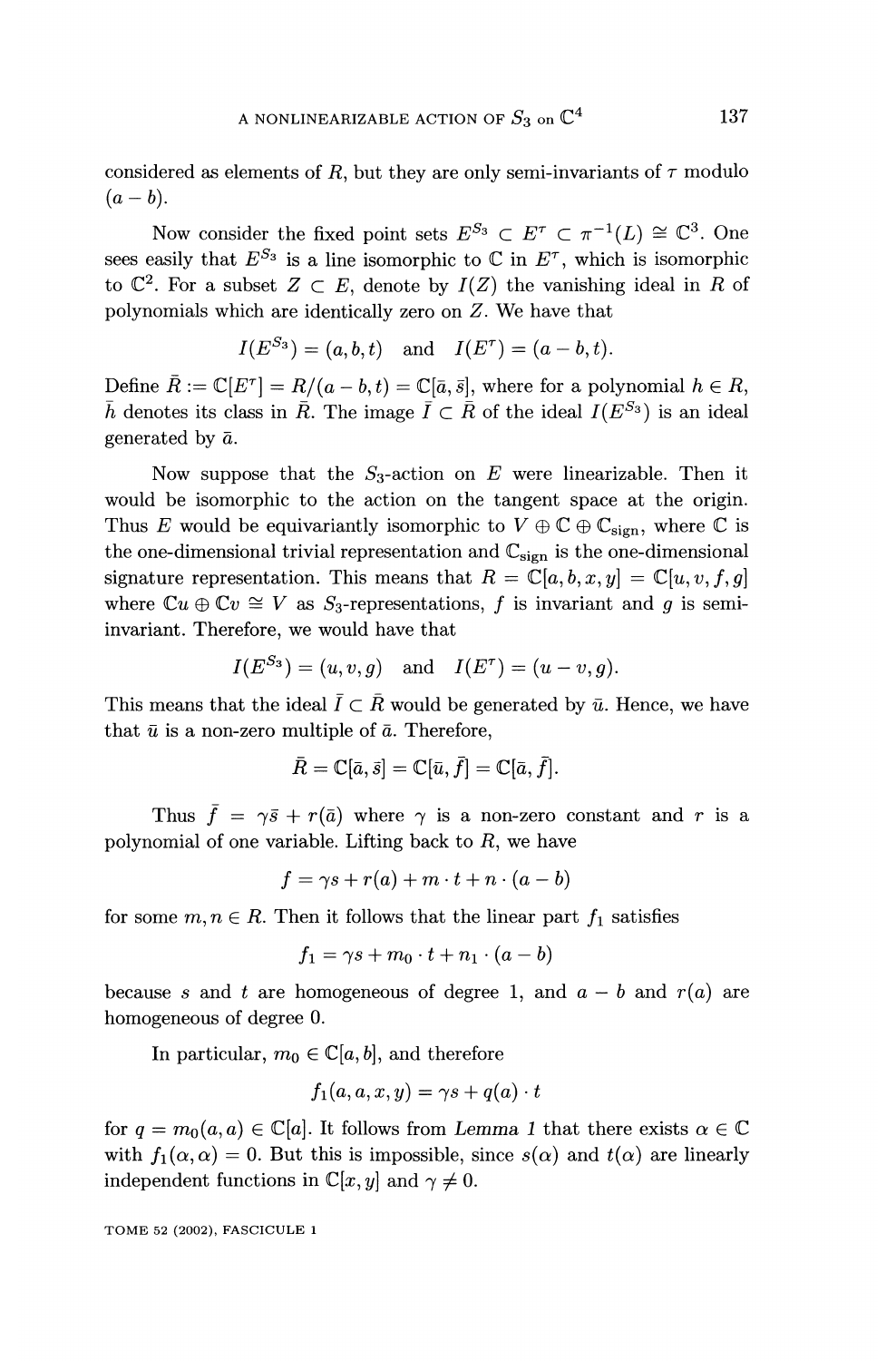Thus the action is not linearizable, and the theorem is proven.  $\square$ 

Remark  $1.$  - The first attempt to prove Theorem 1 was to show that R has no invariant variable. A variable of R is a polynomial  $f$  such that  $R = \mathbb{C}[f, g_1, g_2, g_3]$  for some polynomials  $g_i$ , and the set  $\{f, g_1, g_2, g_3\}$ is called a system of variables of  $R$ . What we showed was that there is no invariant variable contained in any system of variables corresponding to a linear action; it is still unclear whether the invariant ring of the above action contains any other variable  $f$ . If so, then the action restricted to the zero set of f is an action of  $S_3$  on  $\mathbb{C}^3$ , and this action could be nonlinearizable. Thus, the question of whether there is an invariant variable is of interest.

#### 3. Equivariant vector bundles.

It is clear that Theorem 1 implies that the equivariant  $S_3$ -vector bundle  $E \rightarrow V$  is non-trivial. But actually, Lemma 1 implies a stronger result:

PROPOSITION 1. - Let  $X := S_3L = L \cup \sigma L \cup \sigma^2 L \subset V$ . Then  $\pi^{-1}(X) \to X$  is a non-trivial S<sub>3</sub>-vector bundle.

Proof. - Since X is invariant, the restriction of  $\pi$  to  $\pi^{-1}(X) \to X$ is an equivariant  $S_3$ -vector bundle. If it were trivial, it would have to be isomorphic to  $X \times (\mathbb{C} \oplus \mathbb{C}_{\text{sign}})$  because the fiber over 0 is the representation  $\mathbb{C} \oplus \mathbb{C}_{sign}$ . Thus it would have a subbundle isomorphic to  $X \times \mathbb{C}_{sign}$ . This subbundle would be defined by an invariant function of  $\pi^{-1}(X)$  which is linear on the fiber. In other words, it would be the restriction of a linear function  $f_1 = p(a, b)x + q(a, b)y$  to  $\mathbb{C}(\pi^{-1}(X))$ . But Lemma 1 implies that there is a value  $\alpha \in \mathbb{C}$  such that  $f_1(\alpha, \alpha) = 0$ . Thus the entire fiber of  $(\alpha,\alpha) \in X$  would be in the zero set of  $f_1$ . This contradicts the assumption that  $f_1$  defines a rank one subbundle.

In fact, the idea of the proof of Theorem 1 is to show that nontriviality of the bundle over  $X$  implies non-linearity of the action on E. None of the arguments cited in the introduction which compare the triviality of vector bundles and linearity of the action on the total space can be used precisely as stated for the example given here. However, we use an idea of the proof of a result of Masuda and Petrie (Lemma 5.1 of [MP]).

ANNALES DE L'INSTITUT FOURIER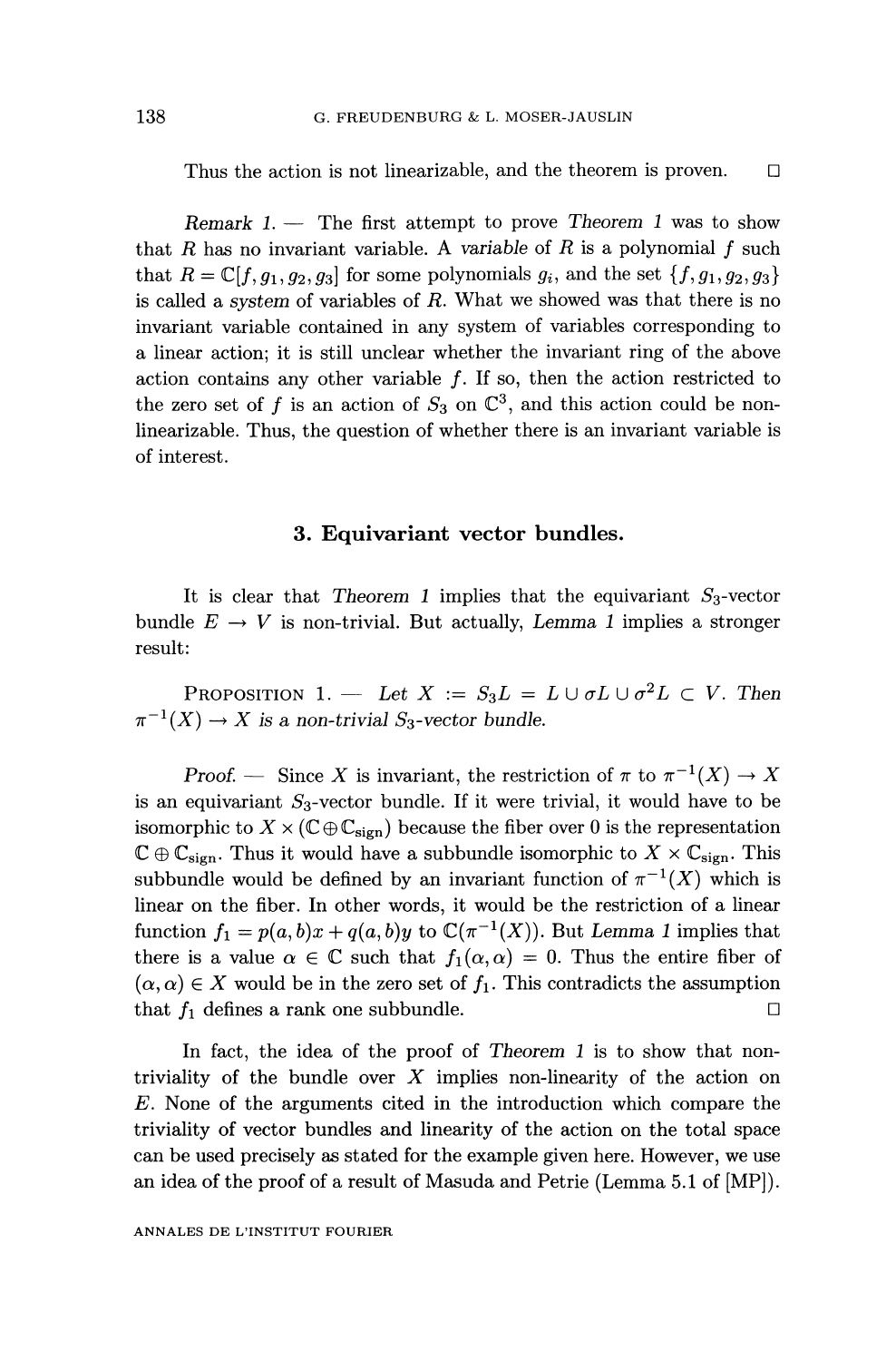We show that if  $\varphi$  were an equivariant isomorphism of E to  $V \times (\mathbb{C} \oplus \mathbb{C}_{\text{sign}})$ , then we can assume that  $\varphi$  fixes X in the zero section of the two bundles. If one knew that  $\varphi$  preserved the bundle over X, one could then show that the normal derivative of  $\varphi$  gives an isomorphism to the trivial  $S_3$ -vector bundle. However, one cannot be sure that  $\varphi$  does in fact preserve the bundles over X, and thus the argument in [MP] must be modified.

Using methods developed by Mederer in [Med], one can study the set of all equivariant  $S_3$ -vector bundles over V and over X whose fiber over the fixed point is isomorphic to  $\mathbb{C}\oplus\mathbb{C}_{\text{sign}}$ . In fact, one can show that this is the only non-linearizable action of  $S_3$  on  $\mathbb{C}^4$  coming from a vector bundle over  $V$  with the given zero fiber, which is non-trivializable when restricted to X.

Remark  $2 - I$  It has been shown that all analytic equivariant vector bundles over a representation space of a reductive group are trivial [HK]. In particular, this means that the given action is analytically linearizable. For the action of Section 2, this can be seen directly, and the difference between the analytic and algebraic categories becomes clear. To see this, note that Lemma 1 is not true in the analytic category, because one can choose  $p(a, a) = (1 - a)e^a$  and  $q(a, a) = (1 - a + a^2)e^a$ . One can show that this extends to a system of analytic generators. This gives an analytic linearization of the action with  $u = a, v = b$ , and

$$
\binom{f}{g} = P\binom{x}{y},
$$

where  $P=(p_{ij})$  for

$$
p_{11}(a,b) = \left(1 - \frac{b^3}{d^2}\right)\cosh(d) - d\left(1 - \frac{b^3}{d^4}\right)\sinh(d)
$$
  
\n
$$
p_{12}(a,b) = \left(1 - \frac{a^3}{d^2} + d^2\right)\cosh(d) - d\left(1 - \frac{a^3}{d^4} - \frac{a^3}{d^2}\right)\sinh(d)
$$
  
\n
$$
p_{21}(a,b) = \left(1 + \frac{b^3}{d^2}\right)\cosh(d) - d\left(1 + \frac{b^3}{d^4}\right)\sinh(d)
$$
  
\n
$$
p_{22}(a,b) = -\left(1 + \frac{a^3}{d^2} + d^2\right)\cosh(d) + d\left(1 + \frac{a^3}{d^4} + \frac{a^3}{d^2}\right)\sinh(d)
$$

and  $d = \sqrt{ab}$ . Note that the coefficients in the matrix P are all analytic on  $\mathbb{C}^2$ .

It is also known that any equivariant vector bundle over a representation space of a reductive group is stably trivial [BH1]. This means that there exists a representation space W such that the Whitney sum of  $\Theta_W$  and the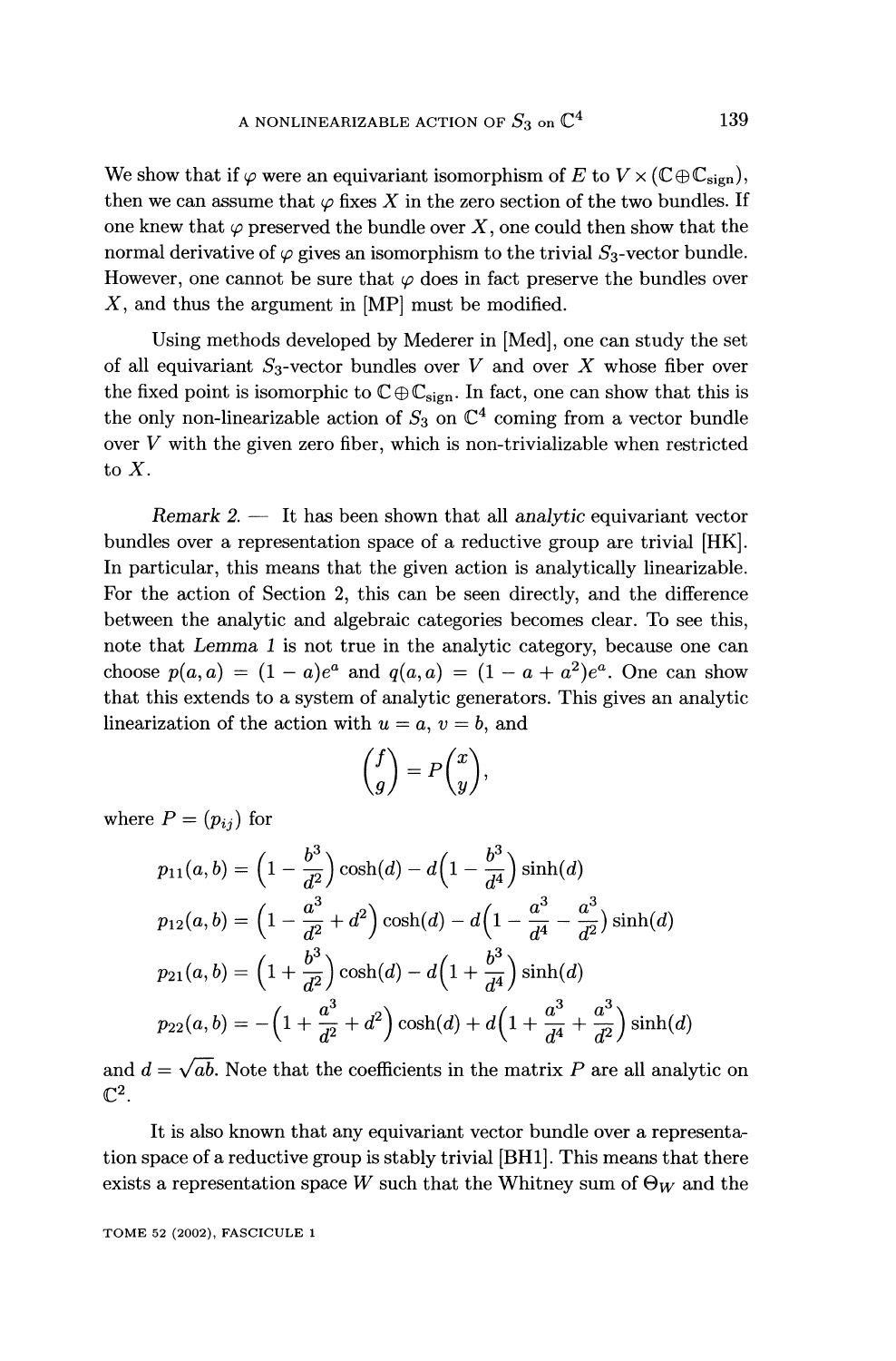given bundle is trivial, where  $\Theta_W$  denotes the trivial bundle  $V \times W \to V$ . In our case we have:

PROPOSITION 2. - The Whitney sum  $E \oplus \Theta_V$  is a trivial  $S_3$ -vector bundle. In particular, the  $S_3$ -action on  $E \times V$  is trivial.

This result was known by Schwarz [Sch], but we will give an explicit isomorphism.

Proof. — The isomorphism  $\Phi: E \times V \cong V \times V \times \mathbb{C} \times \mathbb{C}_{\text{sign}}$  is given by

$$
\Phi((a, b, x, y), (u, v)) = ((a, b), (-b2x + a(1 + ab)y - u + bv,bx - a2y - v + au),((1 - ab)x + (a3 + 1)y + av + bu)/2,(-(1 - ab)x + (1 - a3)y - av + bu)/2),
$$

and its inverse is

$$
\Phi^{-1}((a,b),(u',v'),z,w) = ((a,b,a^2u'+a(1+ab)v'+(1-a^3)z-(1+a^3)w,bu'+b^2v'+(1-ab)z+(1-ab)w,(-u'-bv'+a(z+w),-t-as+b(z-w))).
$$

This proves that the  $S_3$ -vector bundle  $E \oplus \Theta_V$  is trivial.

However, as we shall show in the next section,  $E \times \mathbb{C}^n \times \mathbb{C}^m_{\text{sign}}$  is non-linearizable for all non-negative  $n$  and  $m$ .

#### 4. Generalization to affine spaces of higher dimension.

THEOREM 2.  $-$  For any pair of non-negative integers n and m, the  $S_3$ -action on  $E \times \mathbb{C}^n \times \mathbb{C}_{\text{sign}}^m$  is non-linearizable.

COROLLARY 1. - For any integer  $N \geq 4$  there exist non-linearizable actions of  $S_3$  on  $\mathbb{C}^N$ .

The fact that the statement of Theorem 2 holds for  $n = 0$  can actually be proven just as in Section 2, because the fixed point sets are identical. This is enough to prove Corollary 1. However, the theorem implies more than that. Since  $E$  is the total space of an equivariant vector bundle, we know that there exists a G-module W such that  $E \times W$  is linearizable. A direct consequence of Theorem 2 and Proposition 2 is: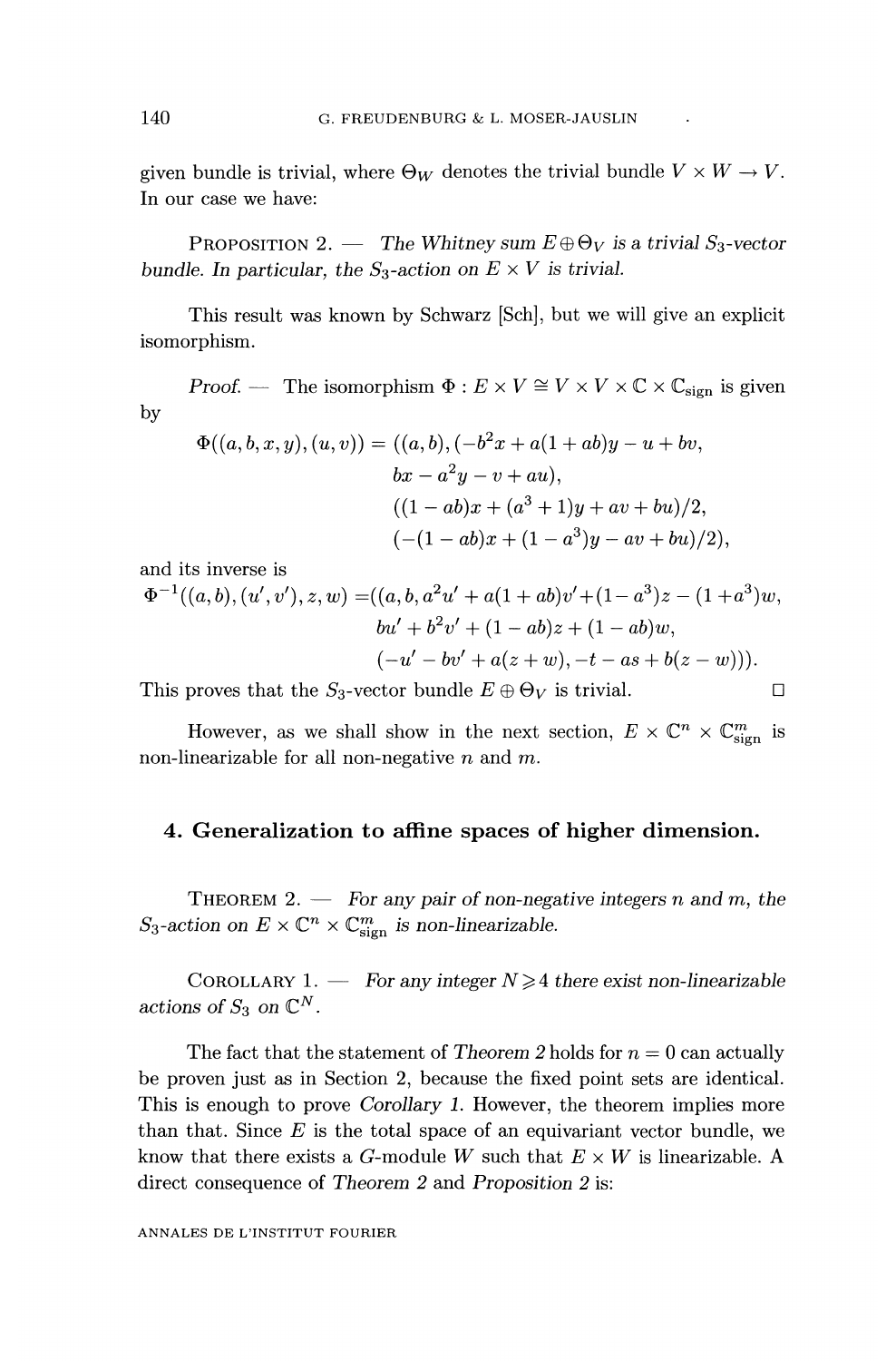COROLLARY 2.  $\equiv$  If W is a G-module, then  $E \times W$  is linearizable if and only if  $W$  contains  $V$  as a submodule.

The proof of Theorem 2 is similar to the proof of Theorem 1, but the notation is a bit more involved.

Proof of Theorem 2. - Let  $z_1, \ldots, z_n$  be the coordinates of  $\mathbb{C}^n$  and  $w_1, \ldots, w_m$  be the coordinates of  $\mathbb{C}_{\text{sign}}^m$ . Denote by E' the  $S_3$ -variety  $E' :=$  $E \times \mathbb{C}^n \times \mathbb{C}_{\text{sign}}^m$ , and by  $R' := \mathbb{C}[E'] = \mathbb{C}[a, b, x, y, z_1, \dots, z_n, w_1, \dots, w_m].$ The projection  $\pi': E' \to V$  given by  $(a, b, x, y, z_1, \ldots, z_n, w_1, \ldots, w_m) \mapsto$  $(a, b)$  defines the structure of an  $S_3$ -vector bundle. As before,  $S_3$  preserves the grading defined by the degree in  $x, y, z_1, \ldots, z_n$  and  $w_1, \ldots, w_m$ . Define s and t as in equation (2), this time considering them as elements of  $R'$ .

The vanishing ideals of the fixed point sets of  $\tau$  and of  $S_3$  are given by

 $J := I((E')^{\tau}) = (a - b, t, w_1, \dots, w_m), \quad I := I((E')^{S_3}) = J + (a).$ 

Denote by  $R' := \mathbb{C}[(E')^{\tau}] = R/J = \mathbb{C}[\bar{a}, \bar{s}, \bar{z}_1, \dots, \bar{z}_n]$ , and by I the image of  $I$  in  $R'$ .

If the  $S_3$ -action on E' were linearizable, then the ring R' could be expressed as  $R' = \mathbb{C}[u, v, f_0, \ldots, f_n, g_0, \ldots, g_m]$ , where the  $f_i$ 's are invariants, the  $g_i$ 's are semi-invariants whose weight is the signature character of  $S_3$ , and  $\mathbb{C}u \oplus \mathbb{C}v \cong V$  as  $S_3$ -representations. Thus we would have

$$
J = (u - v, g_0, \dots, g_m)
$$
 and  $I = J + (u)$ .

In particular,  $\bar{R}'$  would be  $\mathbb{C}[\bar{u}, \bar{f}_0, \ldots, \bar{f}_n]$ , and  $\bar{u}$  would be a non-zero constant multiple of  $\bar{a}$ . We would have that

$$
R' = \mathbb{C}[\bar{a}, \bar{s}, \bar{z}_1, \dots, \bar{z}_m] = \mathbb{C}[\bar{u}, f_0, \dots, f_n] = \mathbb{C}[\bar{a}, f_0, \dots, \bar{f}_n].
$$
  
This shows that the map  $\psi : \mathbb{C}^{n+2} \to \mathbb{C}^{n+2}$  defined by  $\psi(\bar{a}, \bar{s}, \bar{z}_1, \dots, \bar{z}_n) =$ 

 $(\bar{a}, \bar{f}_0, \ldots, \bar{f}_n)$  is an automorphism. For  $i = 1, \ldots, n$  denote the linear part of  $f_i$  by

$$
f_{i1} = p_i x + q_i y + \sum_{j=1}^{n} r_{ij} z_j + \sum_{k=1}^{m} \tilde{r}_{ik} w_k
$$

with  $p_i$ ,  $q_i$ ,  $r_{ij}$  and  $\tilde{r}_{ik}$  polynomials in  $\mathbb{C}[a, b]$ . Using equation (2), we find that for  $i = 1, \ldots, n$ , the linear part of  $\bar{f}_i$  is given by

$$
\bar{f}_{i1} = p_i(a, a)\bar{x} + q_i(a, a)\bar{y} + \sum_{j=1}^{n} r_{ij}(a, a)\bar{z}_j
$$
  
= 
$$
\frac{1}{2}(p_i(a, a)(1 + a + a^2) + q_i(a, a)(1 + a))\bar{s} + \sum_{j=1}^{n} r_{ij}(a, a)\bar{z}_j.
$$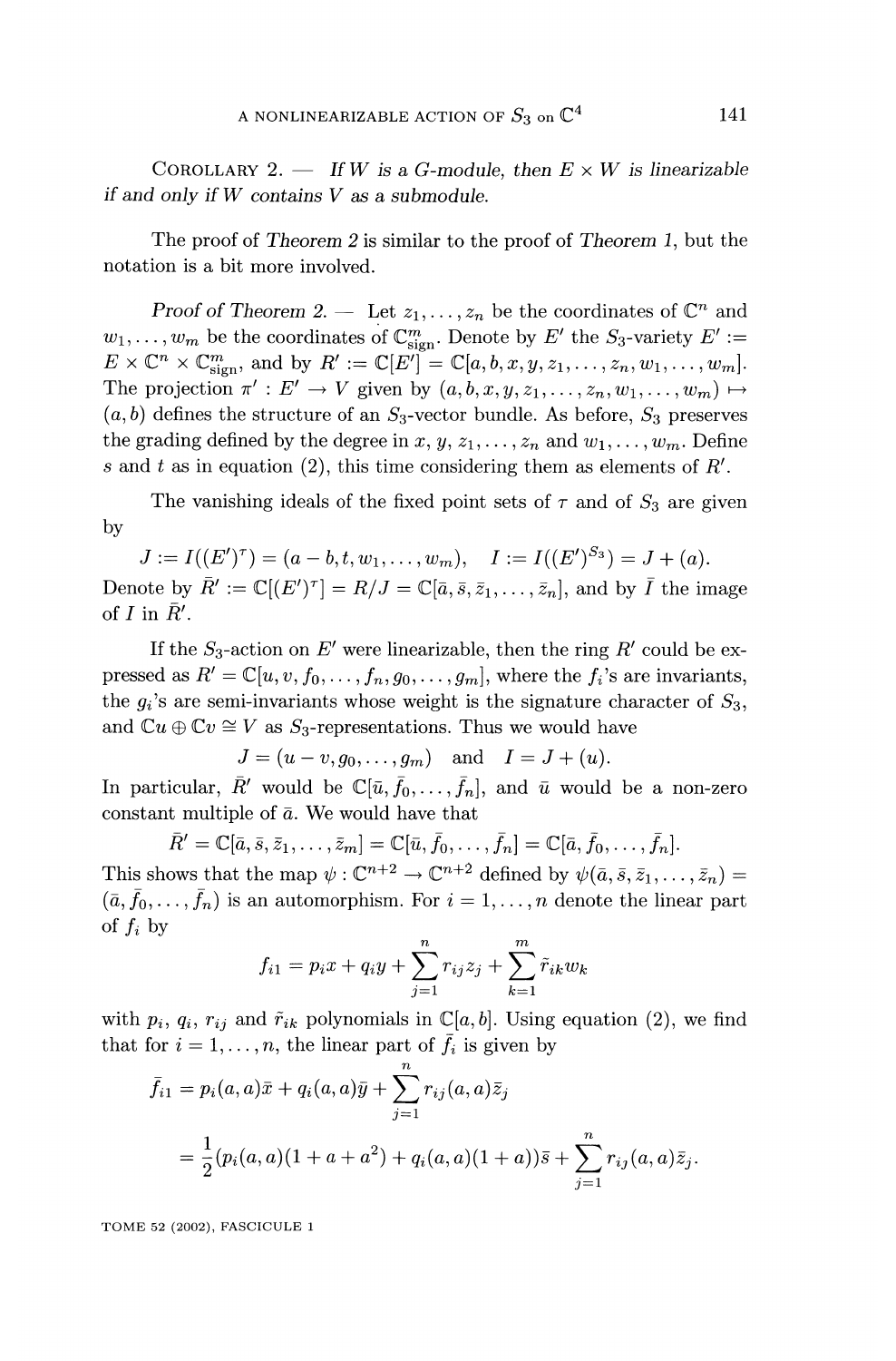By calculating the Jacobian of  $\psi$  on the line  $\{(\bar{a}, 0, \ldots, 0) | a \in \mathbb{C}\},$  one finds that the deteminant of the matrix

$$
A(a) := \begin{pmatrix} \frac{1}{2}(p_0(a,a)(1+a+a^2)+q_0(a,a)(1+a)) & r_{01}(a,a) & \dots & r_{0n}(a,a) \\ \vdots & \vdots & \ddots & \vdots \\ \frac{1}{2}(p_n(a,a)(1+a+a^2)+q_n(a,a)(1+a)) & r_{n1}(a,a) & \dots & r_{nn}(a,a) \end{pmatrix}
$$

is a non-zero constant  $\delta$ .

As in the proof of Lemma 1, since  $f_{i1}$  is invariant for all i, we find that  $p_i(a, a), q_i(a, a)$  and  $r_{ij}(a, a) \in \mathbb{C}[a^2, a^3]$ , for all i, j and k and that

(3) 
$$
p_i(a,a)(1-a+a^2) = q_i(a,a)(1-a)
$$

for all i.

By multiplying the first column of  $A(a)$  by  $1-a$  and applying equation (3), we find that  $(1 - a)\delta$  is the determinant of

$$
B(a) = \begin{pmatrix} p_0(a, a) & r_{01}(a, a) & \dots & r_{0n}(a, a) \\ \vdots & \vdots & \ddots & \vdots \\ p_n(a, a) & r_{n1}(a, a) & \dots & r_{nn}(a, a) \end{pmatrix}
$$

But since all of the coefficients of  $B(a)$  are in  $\mathbb{C}[a^2, a^3]$ , this is impossible. Thus the action of  $S_3$  on E' is non-linearizable. This finishes the proof of the theorem.  $\Box$ 

Remark 3.  $\rightarrow$  Note that we may replace the underlying field  $\mathbb C$  with any field k of characteristic 0 containing 3 cube roots of unity, thus obtaining a non-linearizable  $S_3$ -action on  $\mathbb{A}^n_k$  for any  $n \geq 4$ .

#### BIBLIOGRAPHY

- [A] T. ASANUMA, Non-linearizable algebraic k\*-actions on affine spaces, Invent. Math., 138, no. 2 (1999), 281-306.
- [BH1] H. BASS, W. HABOUSH, Linearizing certain reductive group actions, Trans. Amer. Math. Soc., 292 (1985), 463-482.
- [BH2] H. BASS, W. HABOUSH, Some equivariant K-theory of affine algebraic group actions, Comm. Algebra, 15 (1987), 181-217.
- [DK] H. DERKSEN, F. KUTZSCHEBAUCH, Non-linearizable holomorphic group actions, Math. Annalen, 311 (1998), 41-53.
- [HK] P. HEINZNER, F. KUTZSCHEBAUCH, Le principe d'Oka équivariant, C.R. Acad. Sci. Paris, 315 Série I (1992), 217-220.
- [Kr1] H.P. KRAFT, Algebraic automorphisms of affine space, in Topological Methods in Algebraic Tranformation Groups, Proceedings of a Conference at Rutgers, ed.